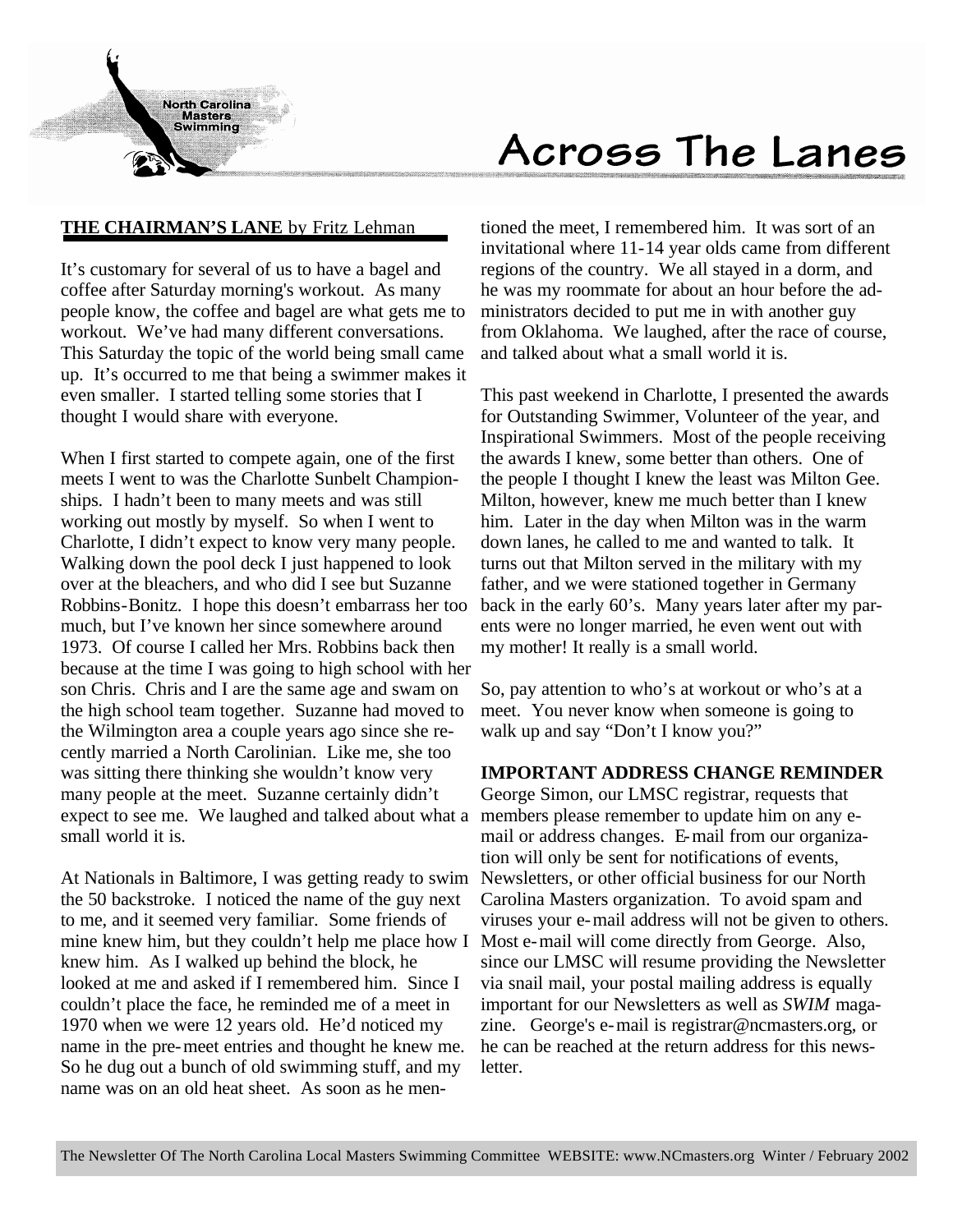#### **THE SECRETARY'S LANE** by Sally Newell

#### **LMSC for NC Meeting 26 January 2002 Charlotte, NC**

Present: Artie Newcombe (Gaston Gators), Ceil Blackwell (RAM & Top Ten), Jay Holshouser (RAM), Kirk Canterbury (MAC), Suzanne Coneys (MAC), Stafford Gray (TMS), Jim Enyart (WAM), Beverly Amick (AWSM), Jerry Clark (CMS), George Simon (RAM & Registrar), Fritz Lehman (RAM & President), and Sally Newell, Secretary.

The minutes from the last LMSC meeting at the Hillsborough Fall Invitational were reviewed and approved.

George Simon reported that NC Masters registration is lower than that of last year. There are currently 518 registered swimmers. New teams are MAC Masters and WNCY which is in Asheville.

Fritz brought up the topic of the turnover in our membership. Perhaps, if we knew the reasons, we might be able to correct/change what we are doing and therefore see our membership grow. George will furnish Fritz with a list of former members who will be contacted and asked why they did not renew their membership.

The Treasurer's Report was provided by Fritz in Sue Haugh's absence. The End-Of-Year Checking Account Balance: \$7137.63 Money Market Account Balance: \$4,203.63.

Old Business: The criteria for the NC LMSC Outstanding Swimmer, Inspirational Swimmer, and Volunteer Awards will be published in the Fall Newsletter prior to voting time.

The great looking NC Master long-sleeve shirts and caps seen at the Charlotte meet were ordered through Kast-Away. Jerry Clark made a motion that the LMSC empower Beverly Amick to order additional shirts and National caps. Ceil Blackwell seconded this motion.

New Business: Fritz suggested that a LMSC handbook be established. The Handbook will include administrative information such as the By-Laws. Suzanne Coneys volunteered to organize this handbook.

Fritz suggested that an Awards Committee be established to investigate the criteria for the National Awards that are presented at the annual USMS Convention. NC Masters includes individuals whose participation and contributions are worthy of national recognition.

Our LMSC tax status requires clarification. Jerry Clark will look into this matter.

Beverly Amick volunteered to organize arrangements (hotel) for Y Nationals. Those Masters planning to compete at the Y Nationals should contact Beverly.

All meet results need to be sent to Ceil Blackwell, the NC LMSC Records Chairman via meet manager format.



#### **NCMS SHIRTS AND CAPS** By Bev Amick

Another order for the black long sleeve 100% cotton Tshirts with the NCMS logo embroidered on it in green and white as well as more caps will be placed soon. If you have not already ordered and purchased these items, you might want to consider placing an order with me as soon as possible.

These items will be delivered to the Raleigh meet in April. National caps will also be available free of charge to any swimmer competing in a national competition. Please email me to place an order. T-shirts cost \$22 (Med, L, XL) and \$23 (XXL). Caps cost \$3.50. Remember, if you are going to Nationals, I need to know in order that enough National Team caps will be purchased.

Please mail checks to: Beverly Amick; 300 Deerglade Road; Winston-Salem, NC 27104. If you have any questions, I can be reached at 336-659-8735 or at bevamick@mindspring.com.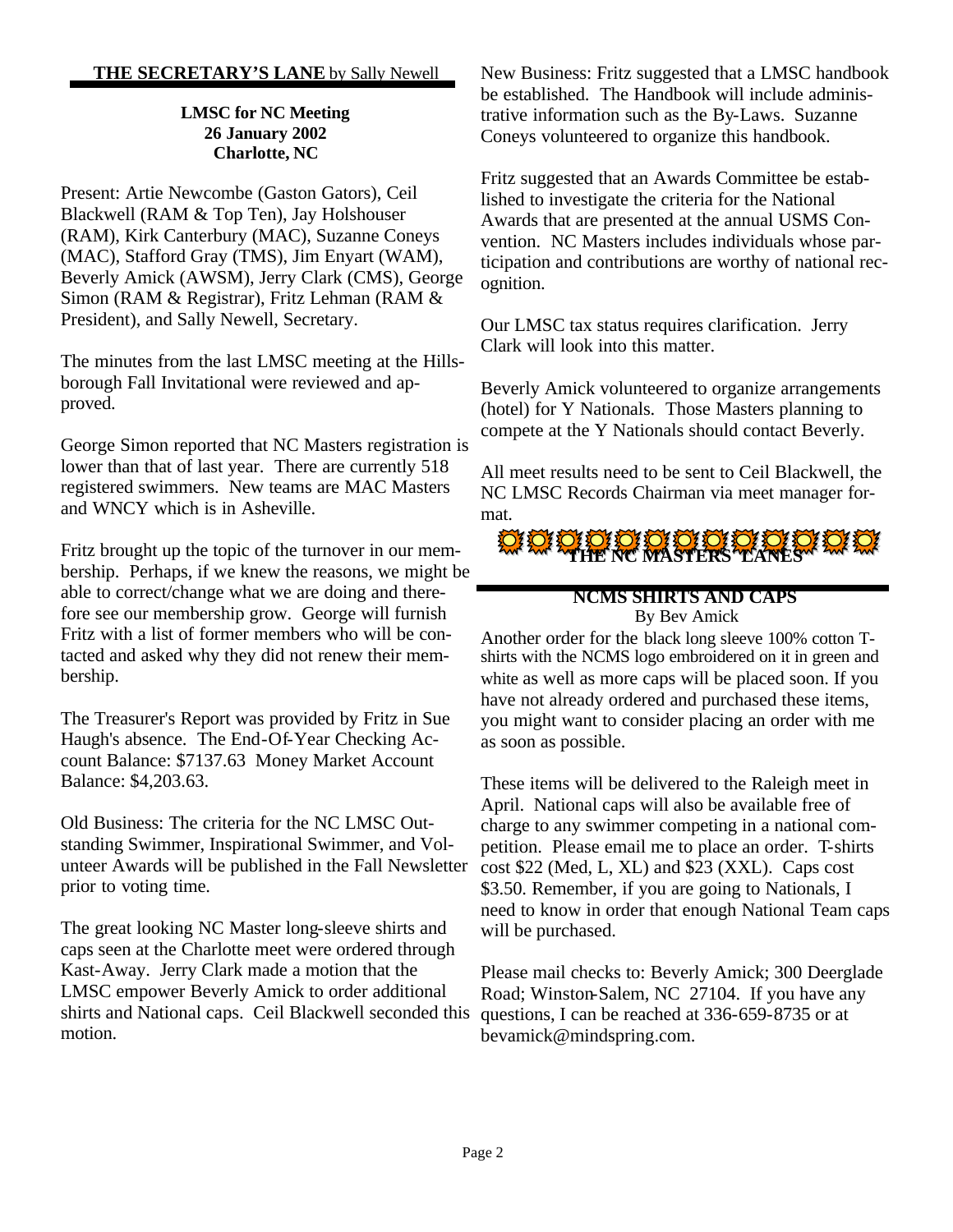#### **CHARLOTTE SWIMMASTERS SUNBELT CHAMPIONSHIPS HIGHLIGHTS**

January 26 and 27

By Bernie White

With all of the events this past year, I projected that the attendance would be down this year. What a surprise to have the most swimmers ever in attendance. There were over 205 swimmers from Florida, Georgia, South Carolina, North Carolina, West Virginia, and New Jersey. The competition was great in all age groups ( 25 thru 94). We had projected maybe 50 people would attend the social, but we had a record number (75). As meet director, I want to thank all of the Charlotte volunteers who made this meet run like a "fine tuned" machine.

Jerry Clark, after talking with some of the older hands about the Sunbelt meet in Charlotte, reports that the meet actually began in 1974! So the meet is much older than the 18 years Jerry was aware of. It has been held at the Johnson Memorial YMCA, Winthrop University, The YWCA in Charlotte, Mecklenburg Aquatic Club in Charlotte and now at the Mecklenburg County Aquatic Center.

New Dixie Zone records were set by the following:

| Women | 45-49 100 Breast Ginny Eiwen (CM) 1:15.21                | Men 19-24 | 100 Back Jonath Waldenmayer (CSM) 53.16 |
|-------|----------------------------------------------------------|-----------|-----------------------------------------|
| Women | 55-59 200 Back Jeannie Mitchell (PEAK) 2:53.57 Men 50-54 |           | 100 Fly John McCall (ORLM) 55.44        |
| Women | 90-94 50 Back Bette Hoffmann (RAM) 1:52.55               | Men 50-54 | 400 I.M. John McCall (ORLM) 4:50.83     |
|       |                                                          | Men 60-64 | 200 Fly Dick Kitchell (UNA-NC) 2:38.18  |

During the Sunbelt Championships, Fritz Lehman, Chairman, presented the LMSC's annual awards for 2001. The Outstanding Swimmers are Sally Newell and John Kortheuer. Recognized as the Most Inspirational Swimmers are Boyd Campbell and Milton Gee. Jim Enyart received the Volunteer of the Year Award.

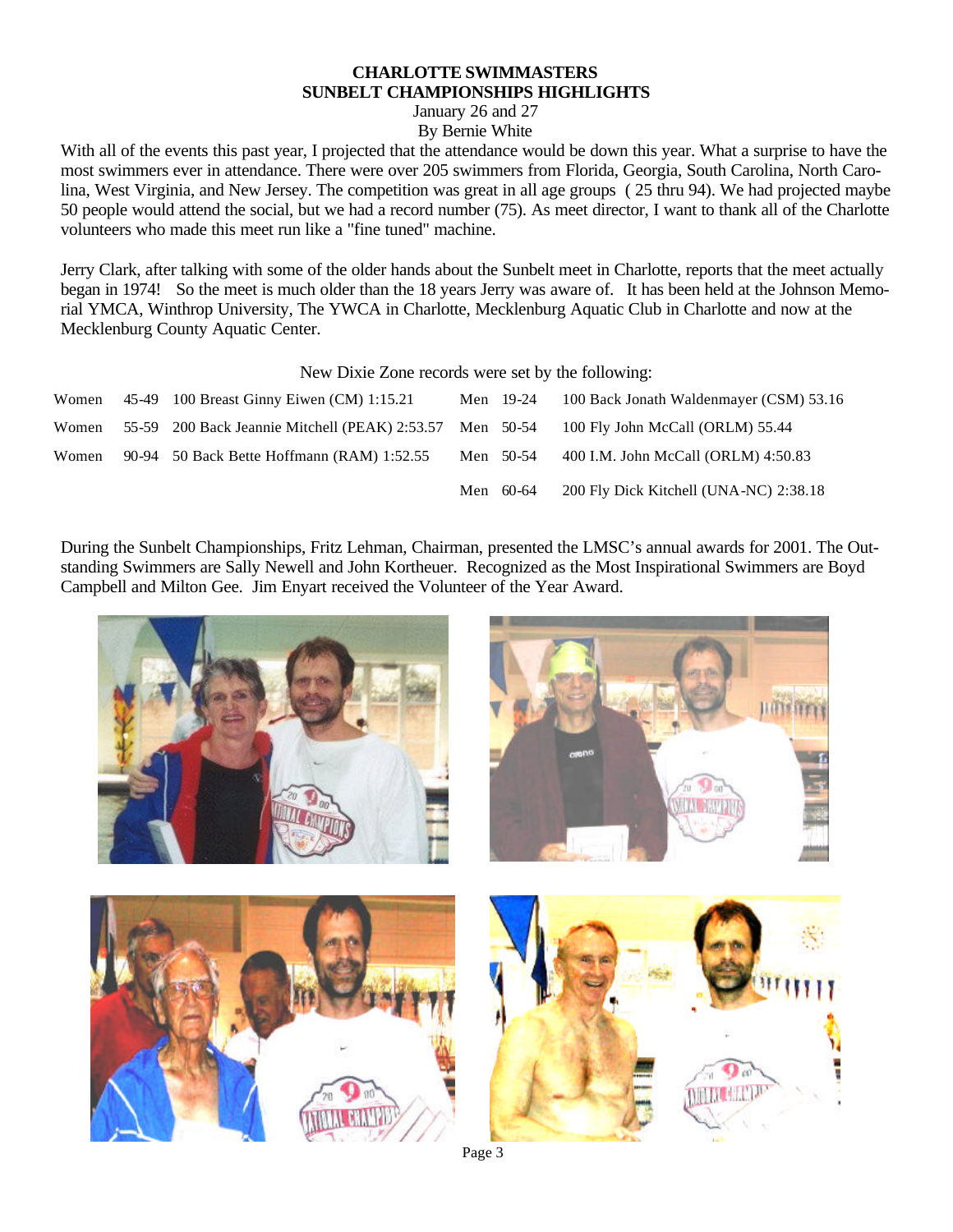# **PERFORMANCE APTITUDES AND ATTITUDES**

#### **The Creation of Velocity with Recovery on Freestyle** *Mark Cresswell ASCA Fellowship Program*

In September of 2000 after leaving the ASCA clinic my intent was to write a paper on the merit of a straight-arm recovery for freestyle. In short, this paper would contain a scientific explanation of why a straight-arm recovery would indeed create velocity and simultaneously provide more power to the anchor arm. This would be followed by guidelines, based again on mathematical models and physical laws, outlining when a straight-arm recovery would be most beneficial. And perhaps conclude with a suggestion of the steps necessary to teach this 'new' concept.

The aforementioned scientific explanation was to be a crucial part of the successful presentation of this "revolutionary" concept. First, I was under the assumption I had come up with something new. I began considering the idea of straight-arm recovery as a means to create velocity in August of 1997 while attending a USA Swimming clinic presented by Bill Boomer. My idea was spawned from one of Bill's many "epiphanies." While he spoke of potential and kinetic energy and the transfer of energy, my mind wandered to engineering physics 101, a class I had done nearly everything to forget! If this transfer of energy is possible, I had just had an epiphany of my own. The more potential energy to transfer to kinetic energy, assuming the correct body posture and balance, the faster one could swim! As the lecture neared an end, excitement built as I decided to discuss this idea with Bill. After a brief discussion he did indeed confirm my concept was correct. I had just come up with something revolutionary, a "new" recovery for the freestyle. Almost four years later and after much research and discussion, I am now closer to understanding the statement, "Ignorance is bliss."

Not until Michael Klim and Pieter VanDenHoogenband established themselves and their swimming styles did I realize any other coaches were onto my "new" discovery. Then in the 2000 ASCA program I noticed Nort Thornton was to give a talk on a type of freestyle recovery that sounded very similar to my "revolutionary" idea. But that was still all right. After all, there are worse things than being in the same company as Coach Thornton. He has been at the forefront of freestyle since coaching Matt Biondi throughout the 80s and again with Anthony Ervin some 20 years later.

After briefly speaking with Coach Thornton in Cincinnati

and reading his lecture notes I realized the concept of a straight-arm recovery was not as revolutionary as I first believed. Further discussion, observation and research only confirmed my now growing suspicion. The idea of a straight-arm recovery was at least over 50 years old. Red Silvia had taught a straight-arm recovery to his swimmers as early as the 1940s. So now with the new realization it seemed my project was sinking before it ever really began.

At this point, it looked as though my choices were to either proceed with a report on the straight-arm recovery or I could go back to the 'drawing board' again. After watching countless tapes of world-class Freestyle swimmers I realized I had observed three different types of recovery. The best distance Freestyle swimmers (Eric Vendt, Chris Thompson, Kieren Perkins, Grant Hackett, Ian Thorpe) all used the traditional bent-arm recovery while the most dominant sprint Freestyle swimmers (Michael Klim, VanDenHoogenband) used the straight-arm recovery. However, a third type of Freestyle recovery was observed at the 2001 Men's NCAA Swimming Championships. Used by Anthony Ervin, it is a cross between the traditional bent-arm recovery and the straight- arm recovery. For a point of reference I will refer to it as the "high-arm" recovery. The remainder of the paper will consider the merits of these three types of recoveries, where they are best used and why, and finally present a concern in the use of the straight-arm and high-arm recoveries.

The traditional recovery works very well with distance freestyle events. It is no accident the world's top distance swimmers all use this type of recovery. First, the bentelbow recovery allows the swimmer to relax the arm and conserve energy during the recovery phase of the stroke. Second, and perhaps more important is the fact a distance Freestyle swimmer must maintain a longer body posture in the water relative to a sprint Freestyle swimmer. This conclusion is reached from hydrodynamics and shipbuilding. From these two areas of study we know a longer body will better maintain velocity while traveling through the water than a shorter body. This fact, combined with the lower stroke rates used in distance Freestyle races force the swimmer to have more of an overlap in the recovery arm versus the pulling arm. This overlap minimizes the ability to gain an advantage from a straight-arm recovery. The greatest advantage from a straight- arm recovery is when the arms are at a 180-degree angle. This allows for the maximum transfer of potential energy from the recovery arm to kinetic energy in the pulling arm. As the angle *(Continued on page 5)*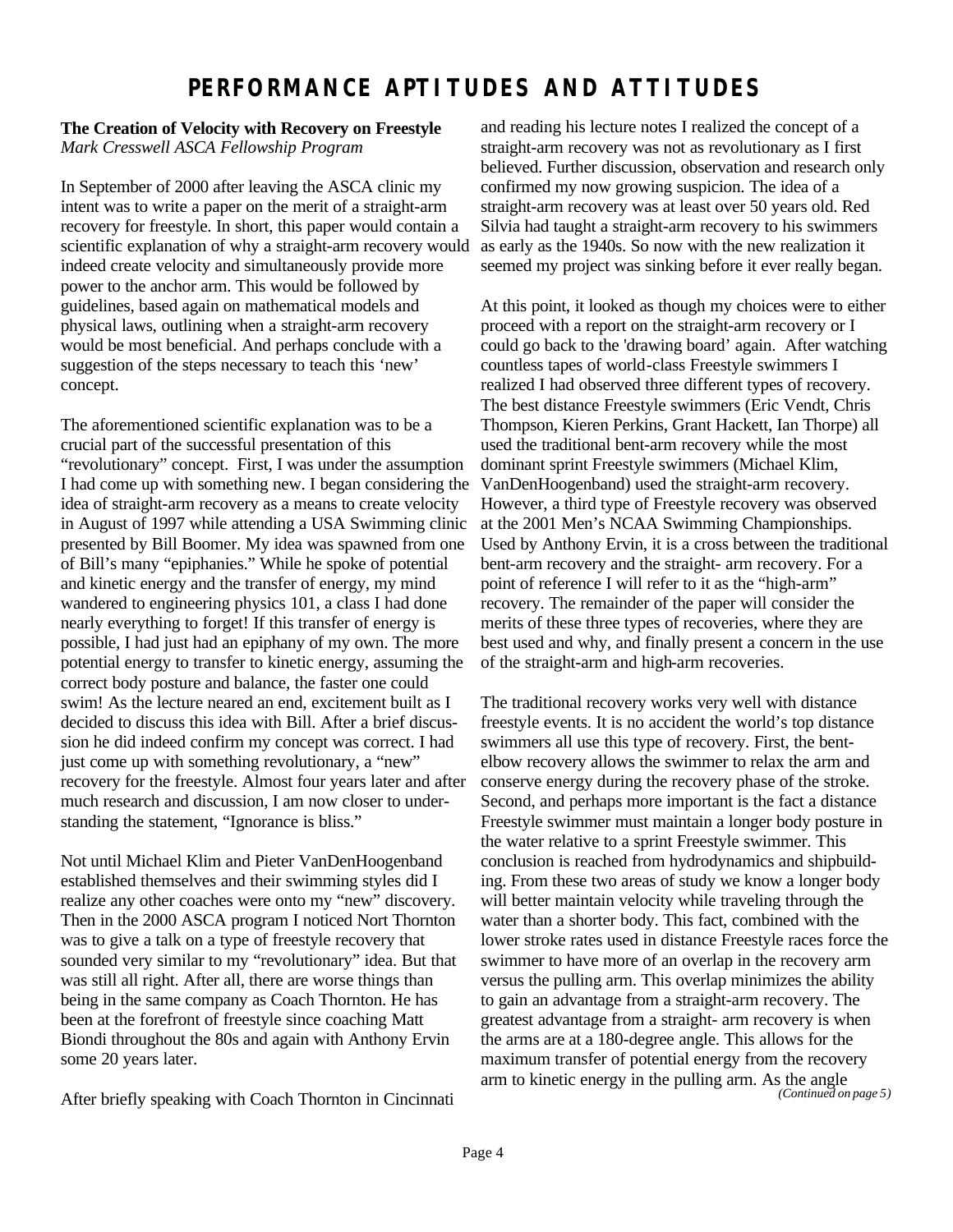#### *(Continued from page 4)*

between the recovery arm and the pulling arm decrease the amount of energy transferred from potential energy in the recovery arm to kinetic energy in the pulling arm also decreases. The conservation of energy during the recovery phase and the minimization of energy transfer due to a smaller angle between the swimmer's arms have led the world's best distance swimmers to use the traditional recovery.

A sprint Freestyle swimmer will find much more benefit than a distance Freestyle swimmer from the use of a straight-arm recovery. This is in part due to the sprint Freestyle swimmer's ability to maintain a higher stroke rate. A higher stroke rate throughout the race allows the focus to shift from conserving velocity to creating velocity. This shift is accomplished by using a greater angle between the recovery arm and the pulling arm. The greater angle between the recovery and pulling arms allow for greater transfer of power from potential energy in the recovery arm The swimming world has many different Freestyle events, to kinetic energy in the pulling arm. Furthermore, due to the duration of time a sprint Freestyle swimmer will race relative to a distance Freestyle swimmer (19 to 41 seconds vs. 14 to 15 minutes), the conservation of energy on the recovery phase of the stroke is much less significant versus the creation of velocity .The increased potential for energy transfer from the recovery arm to the pulling arm, coupled with the focus on creation of velocity have led the world's fastest sprint Freestyle swimmers to use the straight arm recovery.

The final type of Freestyle recovery observed was the higharm recovery. This recovery was observed at the 2001 Men's NCAA Swimming Championships. Anthony Ervin used the high-arm recovery to tie the American record in the 100 yard Freestyle. Similar to the straight-arm recovery, the high-arm recovery still allows for the transfer of power from the recovery arm to the pulling arm and may address many swimmers' and coaches' biggest concern relating to the straight-arm recovery.

Neil Walker first mentioned this concern during a discussion on the merits of the straight-arm recovery. His concern was, "What about the entry and the catch?" Won't a straight-arm recovery mess this up?" This is a very genuine and real concern. Neil felt he would not get a smooth entry and good catch using a straight-arm recovery and a straight-arm entry. It is important to note the transfer of power in both the straight-arm and high-arm recoveries occur when the recovery arm is above the swimmer's head. Once the swimmer's recovery arm is past his head, the transfer of energy has happened and the elbow may be bent to assure a smooth entry a valid concern. However, the transfer of potential energy into kinetic energy has already occurred when the recovery arm has passed the swimmer's head, and this allows the swimmer and coach to use the entry position they feel will give the smoothest entry and best catch.

ranging from the 50m and 50 yard sprint to the 25,000k open water swim. The concepts and the three different recoveries discussed here bring together ideas used by different swimmers and coaches dating back to the 1940s. Each recovery has its place in the swimming world. While each type of recovery is best suited to a particular distance, no one type of recovery is "right" or "wrong." Every swimmer is unique and will eventually find the style they are most comfortable using. There have been numerous World-class Freestyle sprinters who use the traditional bent-arm recovery (Matt Biondi, Alex Popov) and perhaps the greatest woman ever to swim a distance Freestyle race used the straight-arm recover (Janet Evans). Take these ideas into consideration and experiment to find the style that is best for you.

Reprinted with permission from the *American Swimming Magazine*, Volume 2001, Issue #6, a publication of The American Swimming Coaches Council For Development. Their website is www.swimmingcoach.org.

| Chairman                                  | Vice-Chairman                                  |                            | <b>Past Chairman</b>     |                          | <i>Secretary</i>          |                      | <b>Treasurer</b>       |
|-------------------------------------------|------------------------------------------------|----------------------------|--------------------------|--------------------------|---------------------------|----------------------|------------------------|
| Fritz Lehman, RAM                         | Clarke (Mitch) Mitchell, PEAK Jerry Clark, CSM |                            |                          |                          | Sally Newell, RAM         |                      | Sue Haugh, RAM         |
| 439 Pebble Creed Dr.                      | Box 19768                                      |                            | 3107 Cloverfield Rd.     |                          | 1812 Swannanoa Drive      |                      | 9015 Lansdale Dr.      |
| Cary, NC 27511                            | Asheville, NC 28805                            | Charlotte, NC 28211        |                          |                          | Greensboro, NC 27410-3934 |                      | Raleigh, NC 27613-4779 |
| $(919)$ 481-9767                          | $(828)$ 299-1410                               |                            | (704) 374-1807           |                          | (336) 299-1456            |                      | Haughsue@aol.com       |
| NCchairman@usms.org                       | $NCswim$ cem $@juno.com$                       |                            | jerryclark@bellsouth.net |                          |                           | Swimsally@aol.com    |                        |
|                                           | Registrar / Webmaster                          | <b>Top Ten Chairperson</b> |                          | <b>Newsletter Editor</b> |                           | <b>Records</b>       |                        |
| George Simon, RAM<br>10229 Boxelder Drive |                                                | Ceil Blackwell, RAM        |                          | Jim Enyart, WAM          |                           | Fritz Lehman, RAM    |                        |
|                                           |                                                | 4305 John Rencher Wynd     |                          | 2840 Marsh Point Rd      |                           | 439 Pebble Creed Dr. |                        |
|                                           | Raleigh, NC 27613                              | Raleigh, NC 27612          |                          | Southport, NC 28461      |                           | Cary, NC 27511       |                        |

#### **LMSC - NC Officers and Staff**

(919) 846-2423 (919) 787-8324 (910) 253-3333 (919) 481-9767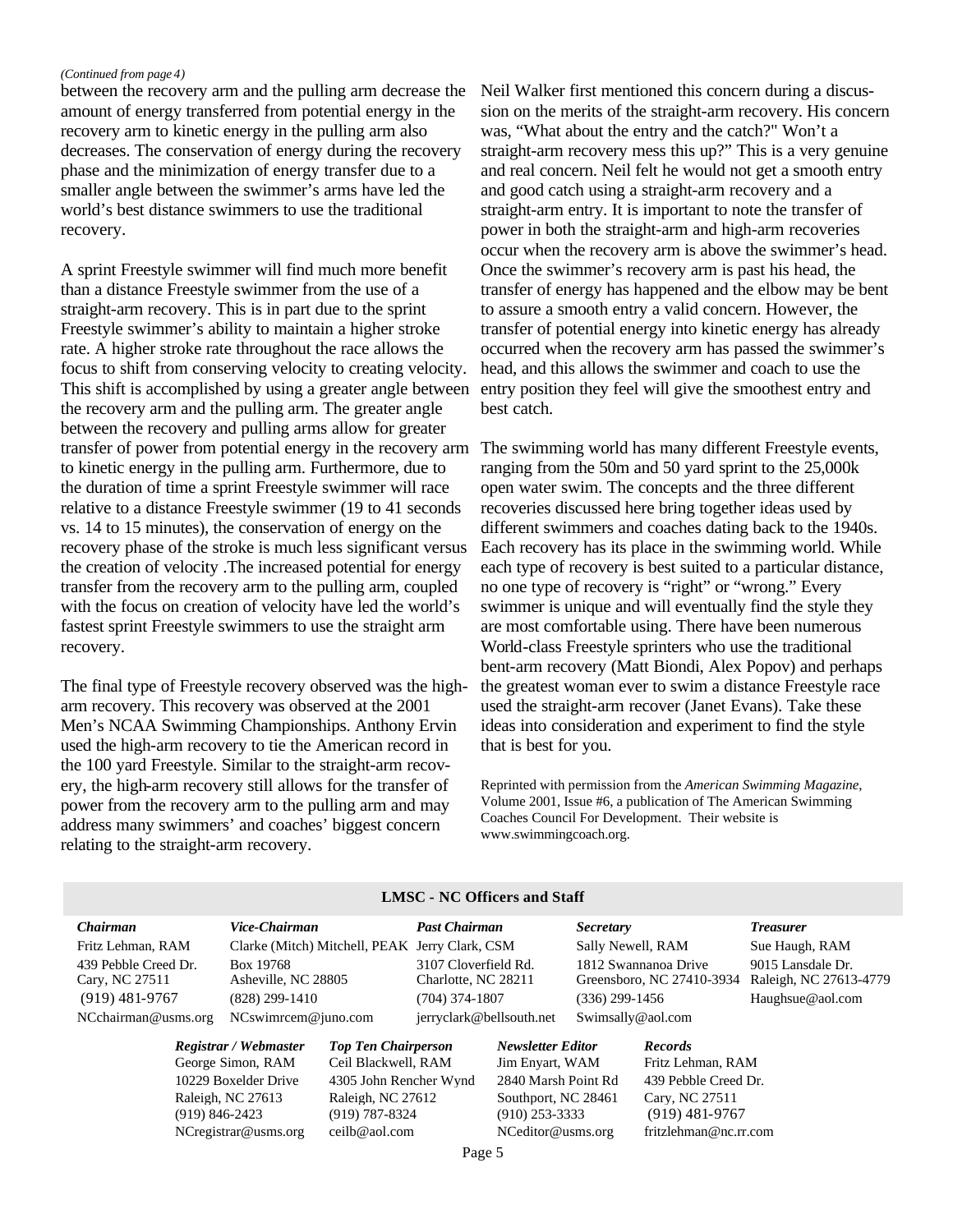## **USMS 2001 NATIONAL TOP TEN - LONG COURSE METERS by Ceil Blackwell, NC Top Ten Chairperson**

Listed below are North Carolina swimmers who were ranked among the USMS TOP TEN for the 2001 Long Course Meters season. Please contact Ceil Blackwell (919) 787-8324 or e-mail ceilb@aol.com if your name or an event has been omitted from the following list. Also, please note that copies of USMS Top Ten and Records are available from the USMS National Office, PO Box 185, Londonderry, NH 03053. A year's subscription is \$15 (SC Yards, SC Meters and LC Meters). Individual issues, as well as back issues, are available for \$7 each. Results can also be found on the USMS web site at www.usms.org.

Top Ten patches with stroke segments are available for \$5 to all persons on this list. Send your order to Thomas Gorman, 3369 Desota Ave., Cleveland Heights, OH 44118. email trgorman@att.net. Additional stroke segments are available for \$1.25 each.

Special congratulations to our swimmers who ranked first in the nation for their age group in one or more individual events : Richard Bober, Boyd Campbell, Todd Desorbo, John Kortheuer, Fritz Lehman, and Jeannie Mitchell.

| <b>Age Group</b> | Swimmer              | <b>Place / Event</b>                                                                                                                                               |  |  |  |
|------------------|----------------------|--------------------------------------------------------------------------------------------------------------------------------------------------------------------|--|--|--|
| Women            |                      |                                                                                                                                                                    |  |  |  |
| 19-24            | Lara Horton          | $7th$ 400m IM                                                                                                                                                      |  |  |  |
| $25-29$          | Liz Sullivan         | $3rd$ 400m free, 4 <sup>th</sup> 100m back, 5 <sup>th</sup> 200m back, 6 <sup>th</sup> 200m free, 9 <sup>th</sup> 200m IM                                          |  |  |  |
| $30 - 34$        | Heidi Williams       | $6th$ 400m free, $6th$ 1500m free                                                                                                                                  |  |  |  |
| 45-49            | <b>Beverly Amick</b> | $3^{rd}$ 800m free, 4 <sup>th</sup> 200m free, 4 <sup>th</sup> 400m free, 4 <sup>th</sup> 100m fly, 4 <sup>th</sup> 200m fly,<br>$6th 100m$ free, $10th 100m$ back |  |  |  |
|                  | Ann Sims             | $10th 1500m$ free, $10th 200m$ breast                                                                                                                              |  |  |  |
|                  | Debbie Wilson        | $9th 1500m$ free                                                                                                                                                   |  |  |  |
| 55-59            | Jeannie Mitchell     | 1st 100m back (1:27.79), 2 <sup>nd</sup> 50m back, 3 <sup>rd</sup> 200m back, 3 <sup>rd</sup> 200m IM, 6 <sup>th</sup> 200m free,<br>$9th 50th$ fly                |  |  |  |
| 60-64            | Ceil Blackwell       | 7 <sup>th</sup> 100m back, 9 <sup>th</sup> 50m back, 10 <sup>th</sup> 200m back                                                                                    |  |  |  |
|                  | <b>Sally Newell</b>  | $4th$ 50m breast, $4th$ 100m breast, $5th$ 200m breast, $5th$ 50m free, $5th$ 50m back,<br>$7th 200m$ IM                                                           |  |  |  |
| Men              |                      |                                                                                                                                                                    |  |  |  |
| 19-24            | <b>Todd Desorbo</b>  | 1 <sup>st</sup> 200m fly (2:16.96), 2 <sup>nd</sup> 200m back, 4 <sup>th</sup> 200m free                                                                           |  |  |  |
| $30 - 34$        | Brian Doan           | $5th$ 50m breast, 6 <sup>th</sup> 100m breast                                                                                                                      |  |  |  |
| $40 - 44$        | Fritz Lehman         | 1 <sup>st</sup> 50m back (28.81), 1 <sup>st</sup> 100m back (1:02.61), 4 <sup>th</sup> 200m back                                                                   |  |  |  |
| 45-49            | Kevin Facchine       | $7th$ 200m fly, 9 <sup>th</sup> 400m IM, 9 <sup>th</sup> 50m fly, 10 <sup>th</sup> 400m free, 10 <sup>th</sup> 800m free                                           |  |  |  |
|                  | <b>Hill Carrow</b>   | $6th$ 200m fly, 10 <sup>th</sup> 100m fly                                                                                                                          |  |  |  |
| 50-54            | <b>Richard Bober</b> | 1 <sup>st</sup> 50m back (31.22), 1 <sup>st</sup> 100m back (1:08.21), 1 <sup>st</sup> 200m back (2:28.85), 4 <sup>th</sup> 50m free                               |  |  |  |
| 60-64            | Jerry Clark          | 2 <sup>nd</sup> 100m free, 3 <sup>rd</sup> 200m free, 3 <sup>rd</sup> 400m free, 3 <sup>rd</sup> 800m free, 5 <sup>th</sup> 50m free                               |  |  |  |
| 65-69            | Kirk Canterbury      | $9th$ 200m back, $10th$ 2000m free                                                                                                                                 |  |  |  |
|                  | Clark Mitchell       | $3rd$ 100m back, $3rd$ 200m back, $9th$ 50m back                                                                                                                   |  |  |  |
| 70-74            | John Kortheuer       | 1st 50m breast (37.98), 1st 100m breast (1:29.47), 1st 200m breast 3:32.46),                                                                                       |  |  |  |
|                  |                      | $2nd$ 50m fly, 4 <sup>th</sup> 50m free                                                                                                                            |  |  |  |
|                  | Dick Webber          | $6th$ 50m free, $6th$ 100m free, $8th$ 50m fly, $9th$ 200m IM                                                                                                      |  |  |  |
| 90-94            | Boyd Campbell        | 1st 50m free (1:22.24), 1st 100m free (3:04.71), 1st 400m free (14:12.19),                                                                                         |  |  |  |
|                  |                      | 1 <sup>st</sup> 50m back (1:28.49), 1 <sup>st</sup> 100m back (3:13.42)                                                                                            |  |  |  |
|                  | Harold Hoffman       | $3rd 50rn$ free                                                                                                                                                    |  |  |  |

#### **NC MASTERS TO COMPETE AT FINA WORLD MASTERS CHAMPIONSHIPS**

Sally and Sam Newell, Woodie and Jerry Clark, and Dick Kitchell (Dick's wife has a prior obligation and can't go) are going to the 9th FINA World Masters Swimming Championship in Christchurch New Zealand, March 24 - 30, 2002. They have temporarily transferred their registration to Walnut Creek Masters in order to belong to a larger team for relay purposes. The coach of that team is Kerry O'Brien, and he is providing specialized workouts for the three leading up to this meet. The swimmers were recently informed that Nike is outfitting the WCM team with warmups for this meet.